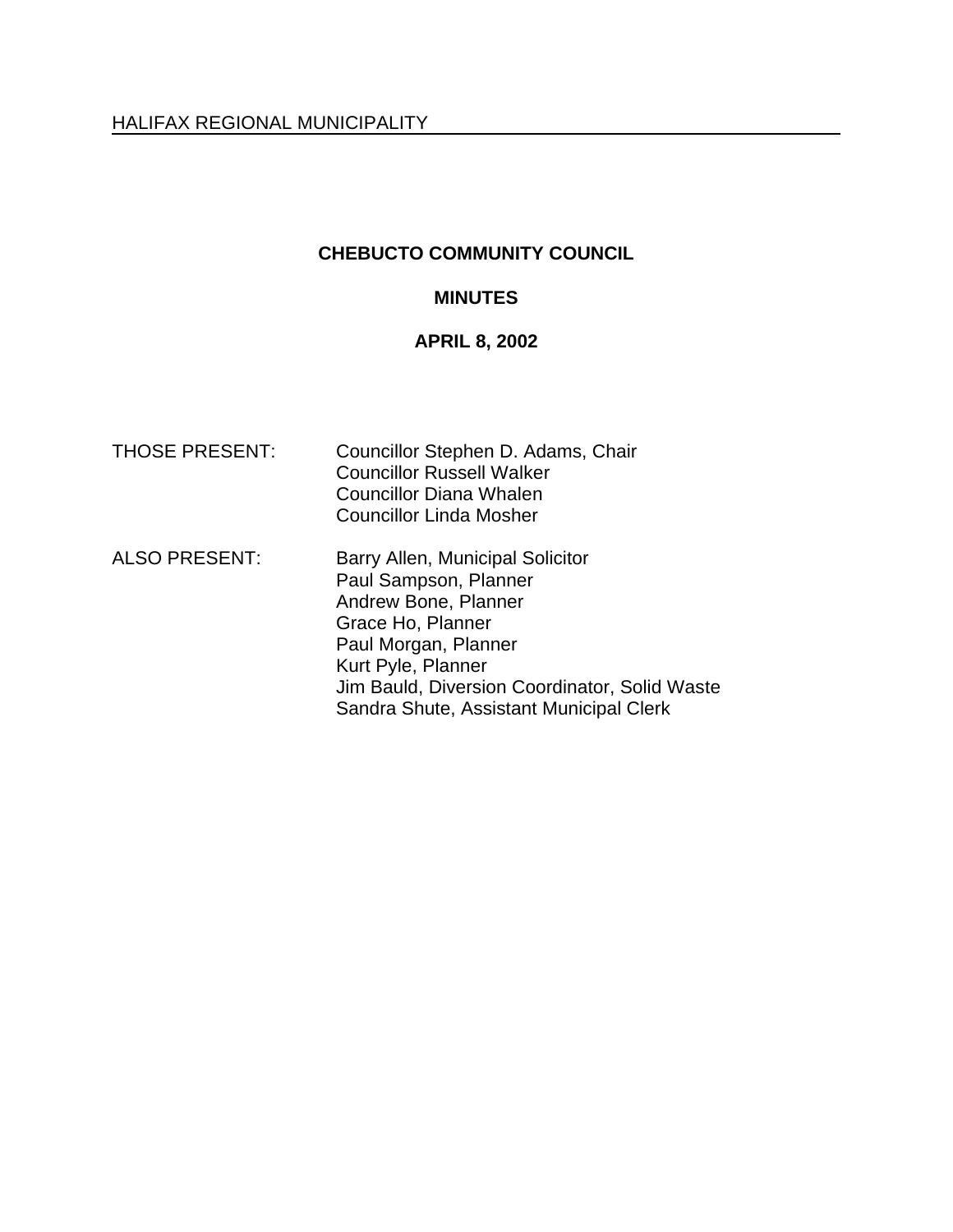# **TABLE OF CONTENTS**

| 1.             |                                            |                                                                                                                                                                                                                                                                                                                                                |  |  |
|----------------|--------------------------------------------|------------------------------------------------------------------------------------------------------------------------------------------------------------------------------------------------------------------------------------------------------------------------------------------------------------------------------------------------|--|--|
| 2.             | <b>Approval of Minutes</b>                 |                                                                                                                                                                                                                                                                                                                                                |  |  |
|                | 2.1<br>2.2                                 |                                                                                                                                                                                                                                                                                                                                                |  |  |
| 3.             |                                            | Approval of the Order of Business and Approval of Additions and Deletions 4                                                                                                                                                                                                                                                                    |  |  |
| 4.             | <b>Business Arising Out of the Minutes</b> |                                                                                                                                                                                                                                                                                                                                                |  |  |
|                | 4.1                                        | <b>Status Sheet Items</b>                                                                                                                                                                                                                                                                                                                      |  |  |
|                | 4.1.1<br>4.1.5<br>4.1.7<br>4.1.8<br>4.1.9  | 4.1.3 Herring Cove Service and Settlement Strategy  5<br>4.1.4 Extending Public Participation for Planning - District 16  5<br>Storage of Recreational Vehicles and Boats in R-1 zone  5<br>4.1.6 Traffic Items - District 16<br>Halifax/Halifax County Waters Advisory Board  5<br>Feasibility of Local Traffic Lane on BiHi from Lacewood to |  |  |
| 5.             |                                            |                                                                                                                                                                                                                                                                                                                                                |  |  |
| 6.             |                                            |                                                                                                                                                                                                                                                                                                                                                |  |  |
| 7 <sub>1</sub> | <b>Consideration of Deferred Business</b>  |                                                                                                                                                                                                                                                                                                                                                |  |  |
|                | 7.1                                        | Case 00317 - Application to Amend the Stoneridge on the Park<br>(formerly Stanley Park) Development Agreement - Report from<br>Halifax/Halifax County Watershed Advisory Board  6                                                                                                                                                              |  |  |

8. Public Hearings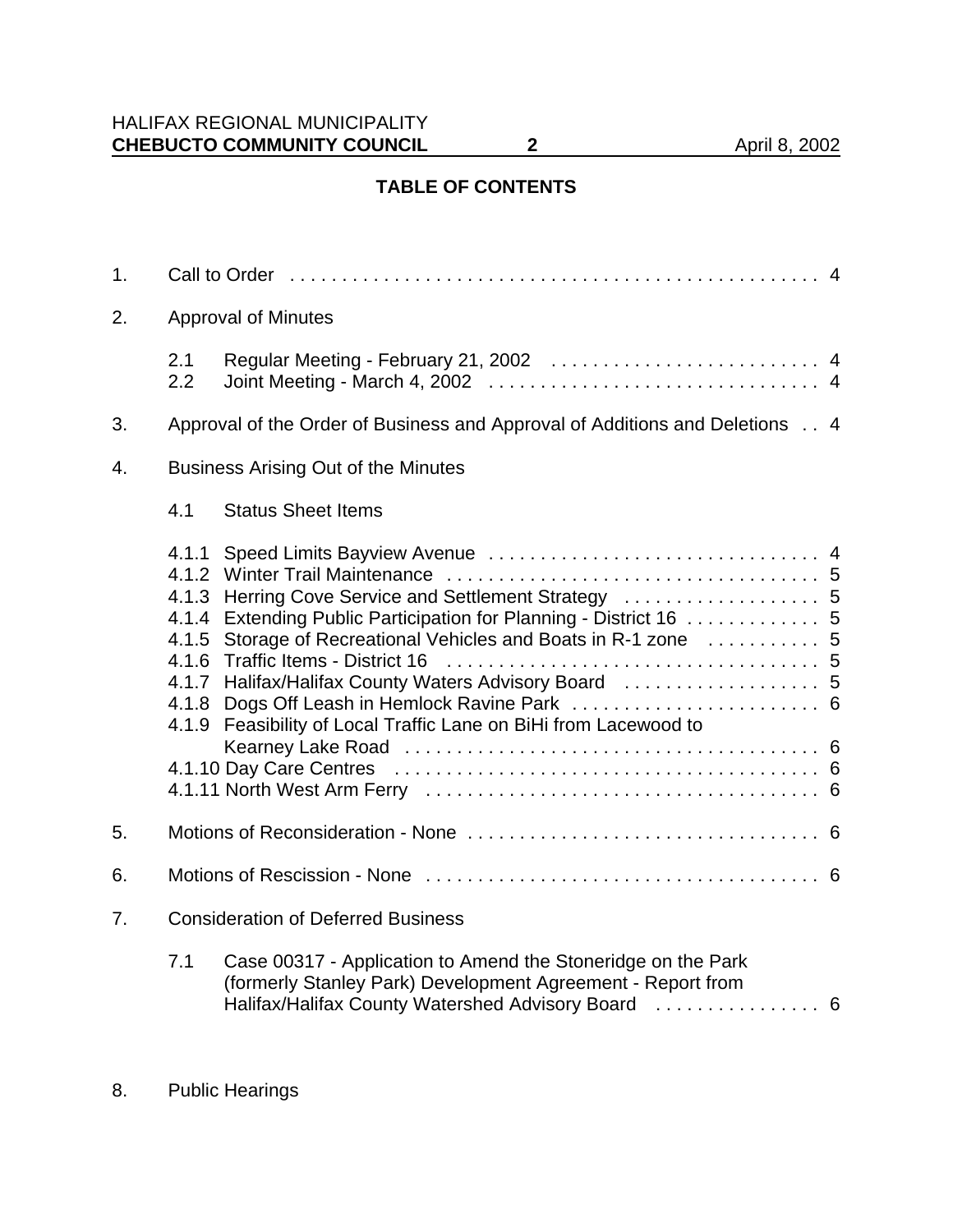|     |                      | <b>HALIFAX REGIONAL MUNICIPALITY</b><br><b>CHEBUCTO COMMUNITY COUNCIL</b><br>3                                                                                                                                                       | April 8, 2002  |  |  |
|-----|----------------------|--------------------------------------------------------------------------------------------------------------------------------------------------------------------------------------------------------------------------------------|----------------|--|--|
|     | 8.1                  | Case 00386 - Application to amend the Stage I Development<br>Agreement for Glenbourne Subdivision, Phases 3B, 4A and 5A  7                                                                                                           |                |  |  |
| 9.  |                      | Correspondence, Petitions and Delegations                                                                                                                                                                                            |                |  |  |
|     | 9.1                  | Presentation                                                                                                                                                                                                                         |                |  |  |
|     |                      | 9.1.1 Proposal re Performing Arts Space - J. L. Ilsley High School  12                                                                                                                                                               |                |  |  |
| 10. | Reports              |                                                                                                                                                                                                                                      |                |  |  |
|     | 10.1<br>10.2         | Project 00082 - Construction and Demolition Waste Management<br>Strategy for HRM: Proposed Amendments to all Municipal Planning<br>Strategies and Land Use By-laws<br>Case 00402 - Amendment to Royale Hemlocks Stage II Development | 13<br>14       |  |  |
|     | 10.3<br>10.4         | Case 00459 - Rooftop Antenna - 2 Barkton Lane (deleted)<br>Case 00462 - Amendment to the Existing Stage II Development<br>Agreement for Phase 4C (Lots BC-6A and BC-6B), Clayton Park                                                | 15<br>15       |  |  |
|     | 10.5                 | Project 00086 - Secondary Planning Strategy for Wentworth under<br>the Halifax Municipal Planning Strategy and Mainland Halifax Land                                                                                                 | 16             |  |  |
| 11. |                      |                                                                                                                                                                                                                                      |                |  |  |
| 12. |                      | <b>Added Items</b>                                                                                                                                                                                                                   |                |  |  |
|     | 12.1<br>12.3<br>12.4 | Clutter and Construction Waste - Parkland Drive Area<br>Correspondence re Halifax Harbour Clean Up  18                                                                                                                               | 17<br>17<br>18 |  |  |
| 13. | 18                   |                                                                                                                                                                                                                                      |                |  |  |
| 14. | 18                   |                                                                                                                                                                                                                                      |                |  |  |
| 15. | 20                   |                                                                                                                                                                                                                                      |                |  |  |
| 16. |                      |                                                                                                                                                                                                                                      |                |  |  |

1. **CALL TO ORDER**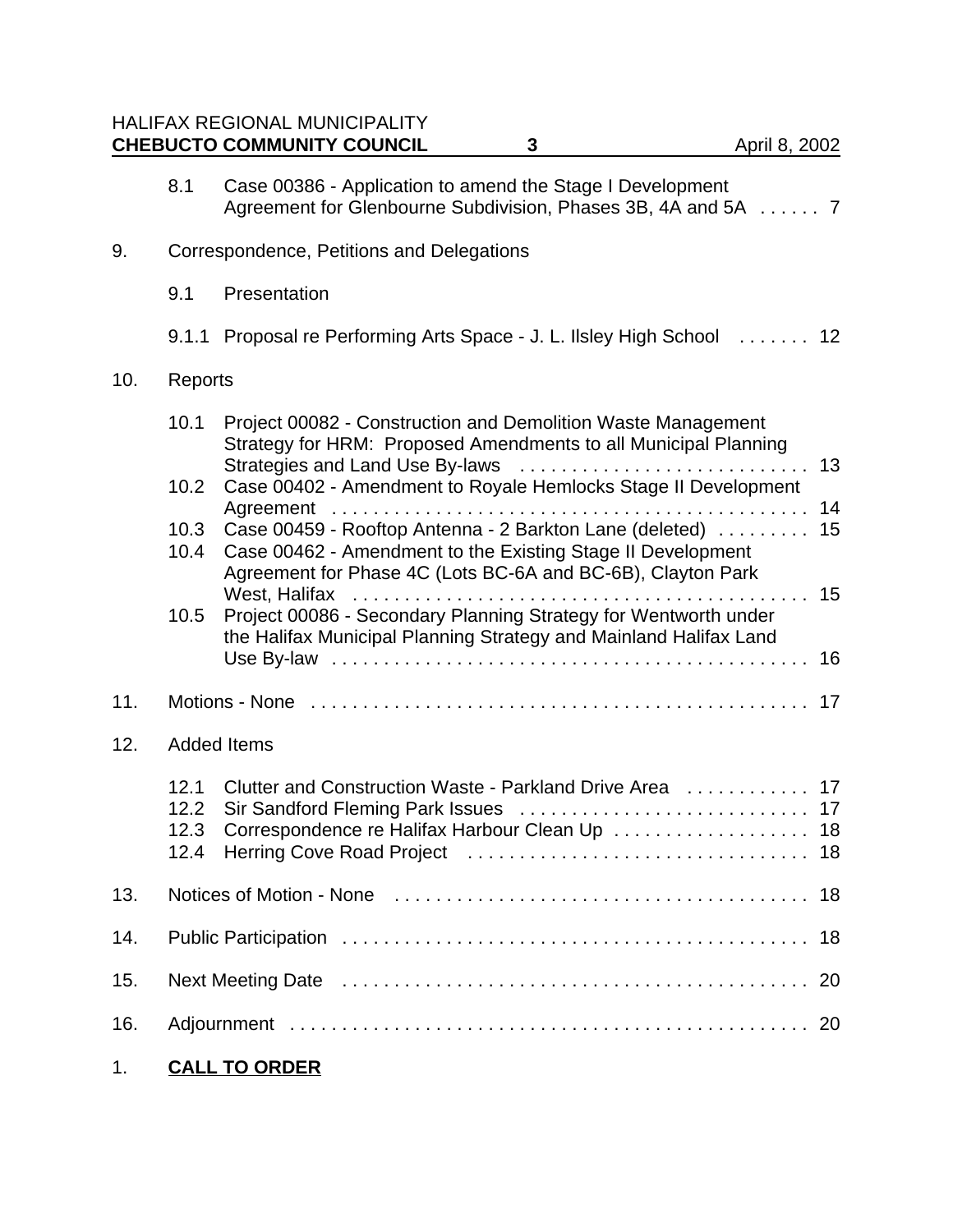#### HALIFAX REGIONAL MUNICIPALITY **CHEBUCTO COMMUNITY COUNCIL 4** 4 April 8, 2002

The meeting was called to order at 7:00 p.m. in the Keshen Goodman Library, 330 Lacewood Drive, Halifax. At a later point in the meeting, the Chair recognized Mary Ann McGrath, MLA for Halifax/Bedford Basin.

### 2. **APPROVAL OF MINUTES**

2.1 **Regular Meeting - February 21, 2002**

**MOVED by Councillor Walker, seconded by Councillor Mosher to approve the Minutes of Regular Meeting held on February 21, 2002 as circulated. MOTION PUT AND PASSED.**

2.2 **Joint Meeting - March 4, 2002**

**MOVED by Councillor Walker, seconded by Councillor Mosher to approve the Minutes of Joint Meeting held on March 4, 2002 as circulated. MOTION PUT AND PASSED.**

3. **APPROVAL OF THE ORDER OF BUSINESS AND APPROVAL OF ADDITIONS AND DELETIONS**

Deletion: Case 00459 - Rooftop Antenna - 2 Barkton Lane

- Additions: Councillor Whalen Clutter and Construction Waste Parkland Drive Area Councillor Mosher - Sir Sandford Fleming Park Issues
	- Correspondence re Halifax Harbour Clean Up
	- Herring Cove Road Project

**MOVED by Councillor Walker, seconded by Councillor Whalen to adopt the Agenda as amended. MOTION PUT AND PASSED.**

# 4. **BUSINESS ARISING OUT OF THE MINUTES**

- 4.1 **Status Sheet Items**
- 4.1.1 Speed Limits Bayview Avenue

At the last meeting, staff was requested to examine the process for requesting the province to reduce the speed limit on specific streets - Bayview, Flamingo and other streets in the area along with certain streets in District 17. Councillor Whalen expressed concern that a meeting has not been held in nine weeks regarding Traffic Calming on Bayview and the public has not heard from Traffic Authority. She requested that staff be requested to communicate with the Committee members, who are all members of the public.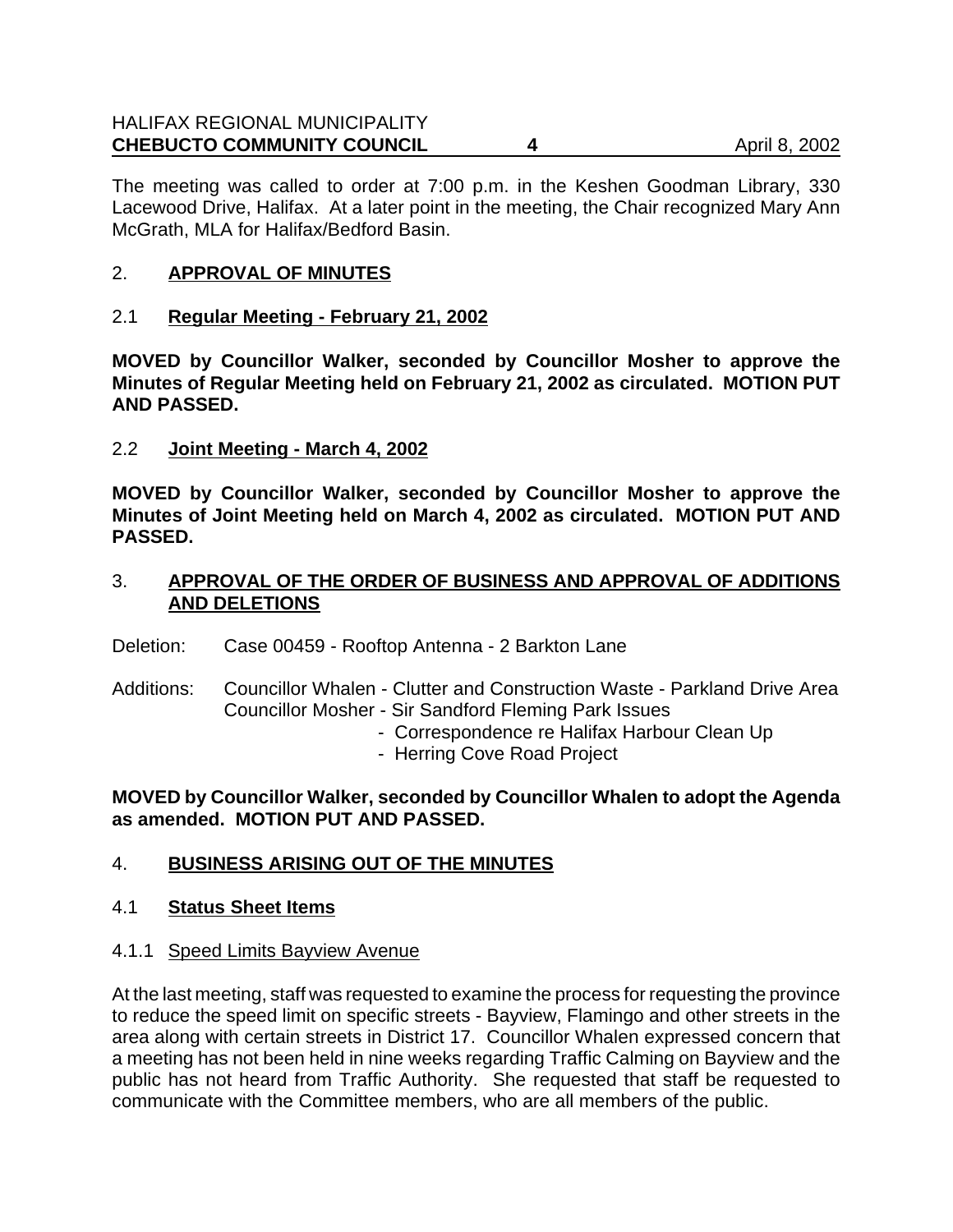# 4.1.2 Winter Trail Maintenance

No report received.

# 4.1.3 Herring Cove Service and Settlement Strategy

No information received.

# 4.1.4 Extending Public Participation for Planning - District 16

No report received. A Workshop meeting will be held April 18 to look at lessons learned in development of Glenbourne and Clayton Park West.

### 4.1.5 Storage of Recreational Vehicles and Boats in R-1 Zone

Information Report received dated March 15, 2002. Councillor Adams requested that a copy of the report be sent to an individual's lawyer.

#### 4.1.6 Traffic Items - District 16

An Information Report dated April 4, 2002 was received regarding three questions raised by a member of the public at a meeting in November, 2001. Councillor Whalen provided an overview of the report.

### 4.1.7 Halifax/Halifax County Waters Advisory Board

The report directed to Regional Council dated February 25, 2002 was provided to Community Council.

**MOVED by Councillor Whalen, seconded by Councillor Mosher to request that staff undertake, in consultation with the present three watershed advisory groups, changes to the geographic boundaries to balance workloads and conform to watershed drainage boundaries, along with changes to better harmonize the present Terms of Reference, to be developed and returned to Regional Council for approval. MOTION PUT AND PASSED.**

### 4.1.8 Dogs Off Leash in Hemlock Ravine Park

Mr. Peter Bigelow, Parks and Recreation provided an oral report regarding the fact that Hemlock Ravine Park is not appropriate for off leash. Hemlock Ravine is a watershed for many people who live below the park who are on wells. The Hemlock Ravine Management Plan was adopted which indicates that off leash should be avoided until such time as the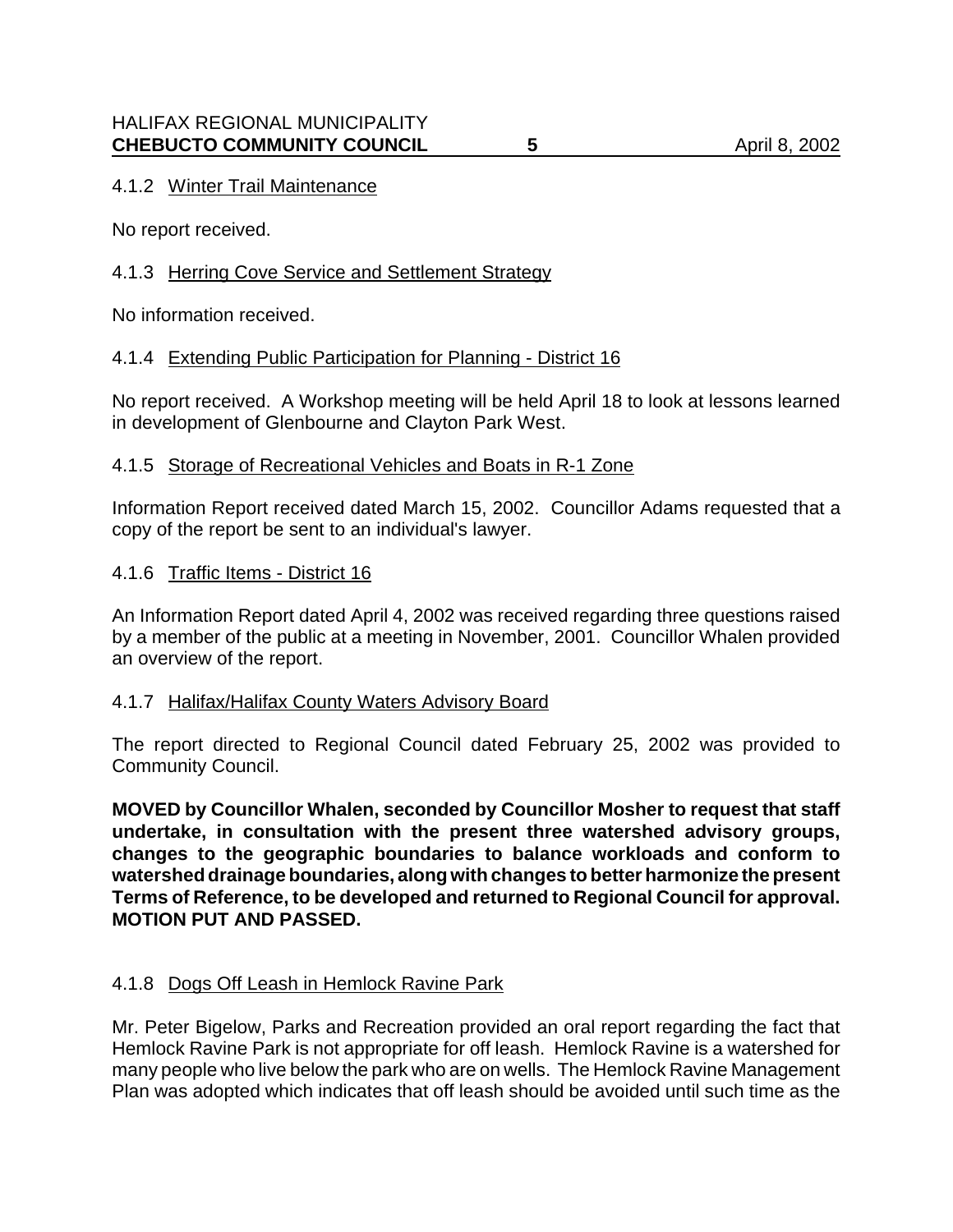# HALIFAX REGIONAL MUNICIPALITY **CHEBUCTO COMMUNITY COUNCIL 6** 6 April 8, 2002

water supply for the residents in the area has been resolved. To that end, staff will explore alternatives for off leash in the area such as Glenbourne. Staff will come back with a recommendation at a future meeting with associated costs, if any.

Councillor Whalen requested that staff consider a portion of the Mainland Common as an off-leash area as well.

#### 4.1.9 Feasibility of Local Traffic Lane on BiHi from Lacewood to Kearney Lake Road

A copy of a letter dated March 5, 2002 from staff to Department of Transportation and Public Works was provided. Staff requested that Department of Transportation consider this matter as part of its operational review of the Bicentennial Highway. This item can come off the Status Sheet.

#### 4.1.10 Day Care Centres

A report is expected for the May meeting.

#### 4.1.11 North West Arm Ferry

A report has not been received regarding the possibility of cost sharing through the Federal Infrastructure Program. Councillor Mosher indicated, however, that there is a private operator interested in establishing this type of ferry.

- 5. **MOTIONS OF RECONSIDERATION** None
- 6. **MOTIONS OF RESCISSION** None

### 7. **CONSIDERATION OF DEFERRED BUSINESS**

### 7.1 **Case 00317 - Application to Amend the Stoneridge on the Park (Formerly Stanley Park) Development Agreement**

A Report from Halifax/Halifax County Waters Advisory Board was deferred from the March 4, 2002 meeting.

**MOVED by Councillor Mosher, seconded by Councillor Walker to adopt the 11 recommendations contained in the report from Halifax/Halifax County Waters Advisory Board as described in the report dated February 22, 2002. MOTION PUT AND PASSED.**

#### 8. **PUBLIC HEARINGS**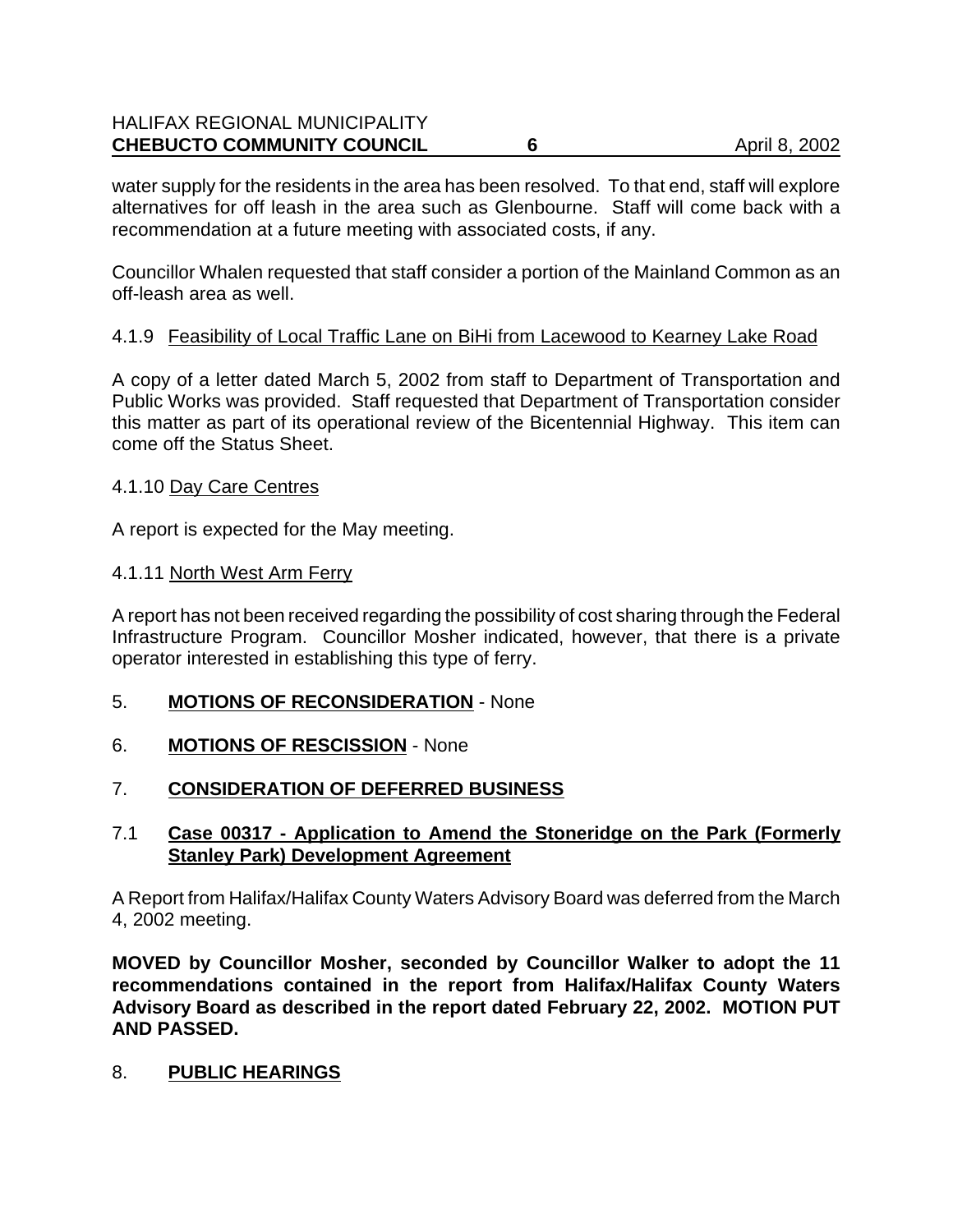# 8.1 **Case 00386 - Application to Amend the Stage I Development Agreement for Glenbourne Subdivision, Phases 3B, 4A and 5A**

A Staff Report dated February 28, 2002 was before Community Council. Paul Sampson, Planner provided an overview of the report. During the course of his presentation, he advised that staff was recommending in favour of the proposed amendments with one exception. He explained that it had been brought to staff's attention that as a result of Phase IV B which was already approved in Glenbourne for Rhodora Court, last week some trees were removed which staff determined should have been saved in the Development Agreement.

Mr. Sampson continued that staff was, therefore, proposing an additional clause in the agreement. It was proposed to change Clause 9 in the proposed agreement to Clause 10 and replace Clause 9 as submitted to clarify how the buffers would be protected on the site abutting Edward Laurie Drive and Marlwood Drive and also the site behind the apartment building. The proposed clause also indicates that the developer will be responsible for tree and vegetation replacement if some trees are removed accidentally or otherwise.

In response to a question from Councillor Whalen regarding the possibility of having included in the Development Agreement the fact that the 80-unit building would be a condo, Mr. Barry Allen, Municipal Solicitor advised that the ownership is irrelevant from a planning point of view; what Community Council was concerned with is the land use. Ownership is not what is regulated under the Act. He advised not putting things in the agreement other than those covered under the Act and the Municipal Planning Strategy.

In response to a question from Councillor Mosher regarding time limitations for trees to fall or die, Mr. Sampson advised there is provision to clear out trees that are dangerous but no ability to protect them if they fall down on their own.

In response to a question from Councillor Mosher regarding the definition of suitable replacement vegetative buffering, Mr. Sampson advised that the clause would provide protection now at the time of Public Hearing. At Stage II, it would be possible to get into more detail. Stage II would also be coming to Community Council.

Referring to the agreement stating now that 3" trees and above are to be kept, Councillor Whalen stated she would like to see a non-disturbance zone. In response, Mr. Sampson advised this could be done but it would require further negotiation with the developer.

The Chair then called for speakers for or against the application.

Ms. Ann MacMillan advised the area in question was immediately behind her house. It was important to the immediate abutters that the building become a condominium. She noted that a change in the agreement was with Annapolis Group Incorporated but dealings have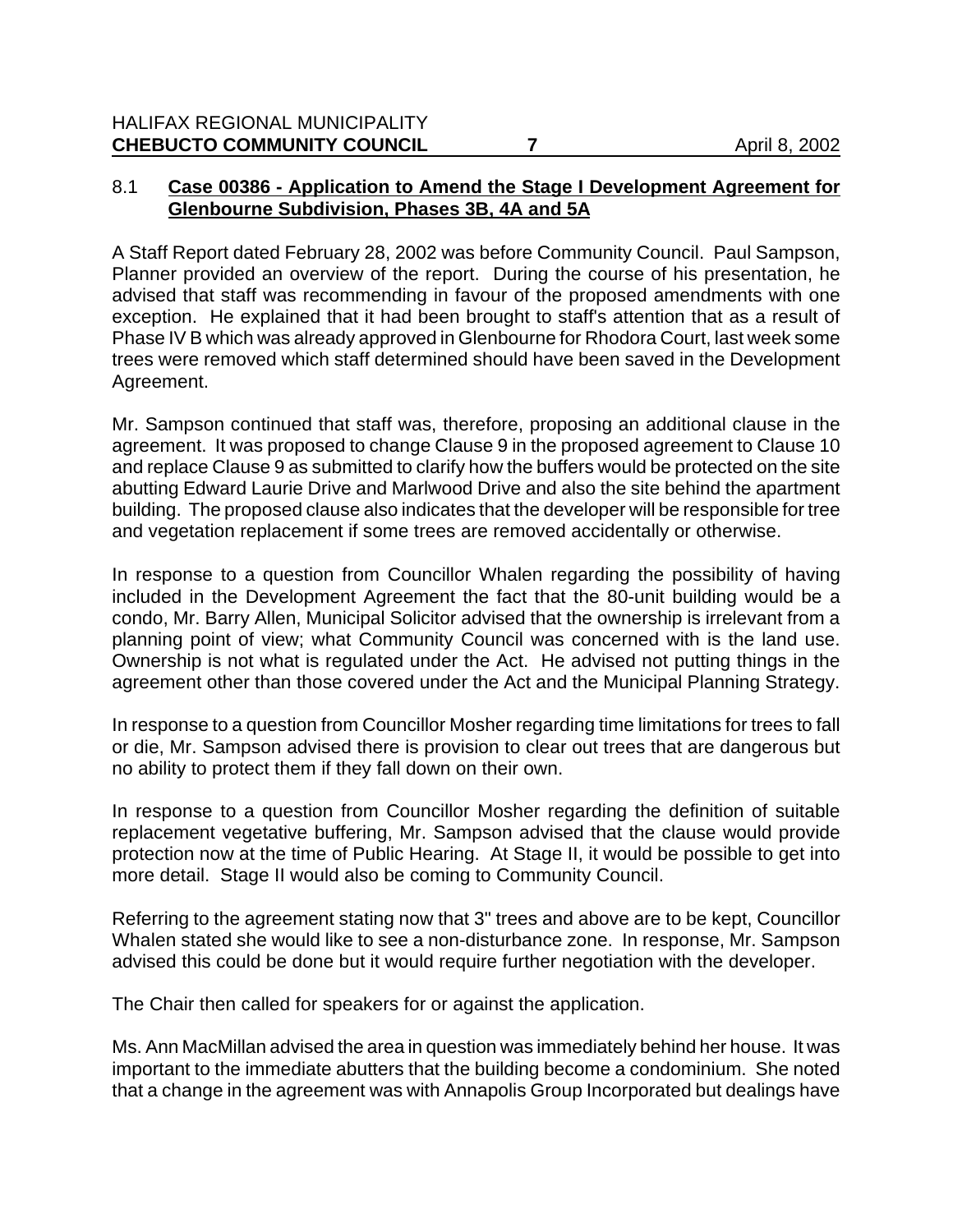#### HALIFAX REGIONAL MUNICIPALITY **CHEBUCTO COMMUNITY COUNCIL 8** 8 April 8, 2002

been with Mr. Fares. She referred to page 6 of the report re Clause 3(e) and quoted from same. She indicated that she was against R-0 in the area.

In response, Mr. Sampson advised the amendment deals with Road F as well. R-0 pertains to Road F. PQ is single family dwellings. If Community Council wished to make a change to clarify, the wording could be R-O development on Road F and R-1 development on Road PQ.

Councillor Whalen referred to the fact that she understood that Rhodora Court would have large R-1 homes. If so, there was no need to leave R-0 in the agreement. In response, Mr. Sampson advised that the Stage II Development Agreement for Rhodora Court (Road F) was approved last summer and development is underway. The agreement allows for 22-26 single family homes. The developer opted for 22 and, as a result, some of the lots will be large.

Ms. MacMillan stated she did not want to see R-0 lots sometime down the road for behind her house. In response, Mr. Sampson advised that the wording he proposed would solve Ms. MacMillan's concern.

Mr. Wadih Fares, President, W. M. Fares & Associates raised the following points:

- C He provided information on the meetings with the residents which resulted in the proposal before Community Council which had the agreement of the neighbourhood.
- $\mathcal{C}$  He did not have a problem with a non-disturbance zone.<br> $\mathcal{C}$  The intent was to build a condo but it cannot be specified
- The intent was to build a condo but it cannot be specified legally. The cost of such a building would not be feasible for rental purposes.

Mr. Thomas Hackman, 6 Robert Allen Drive referred to the spare lot on Edward Laurie Drive which was agreed to be a residential lot and asked for confirmation of same.

In response to Mr. Hackman, Mr. Sampson advised that the lot would be able to support a single family dwelling. The walkway, if deemed to be necessary, would still allow room for a single family dwelling. The zoning of the parcel is R-1 and the land does not form part of this Development Agreement. The Stage I proposal was for an easement and a walkway. If it is determined that neither are necessary, then neither would be put in. Because there were two cul de sacs originally, there was a walkway and a service easement linking the two ends of the cul de sacs through to Edward Laurie Drive. The walkway is approved under the Stage I agreement.

Ms. Juanita Flinn, 17 Edward Laurie Drive referred to the new buffer zone clause and marking the trees with a temporary marker. She noted as well that the term "temporary" is ambiguous. She asked if there was some way to have a line that would be agreed to by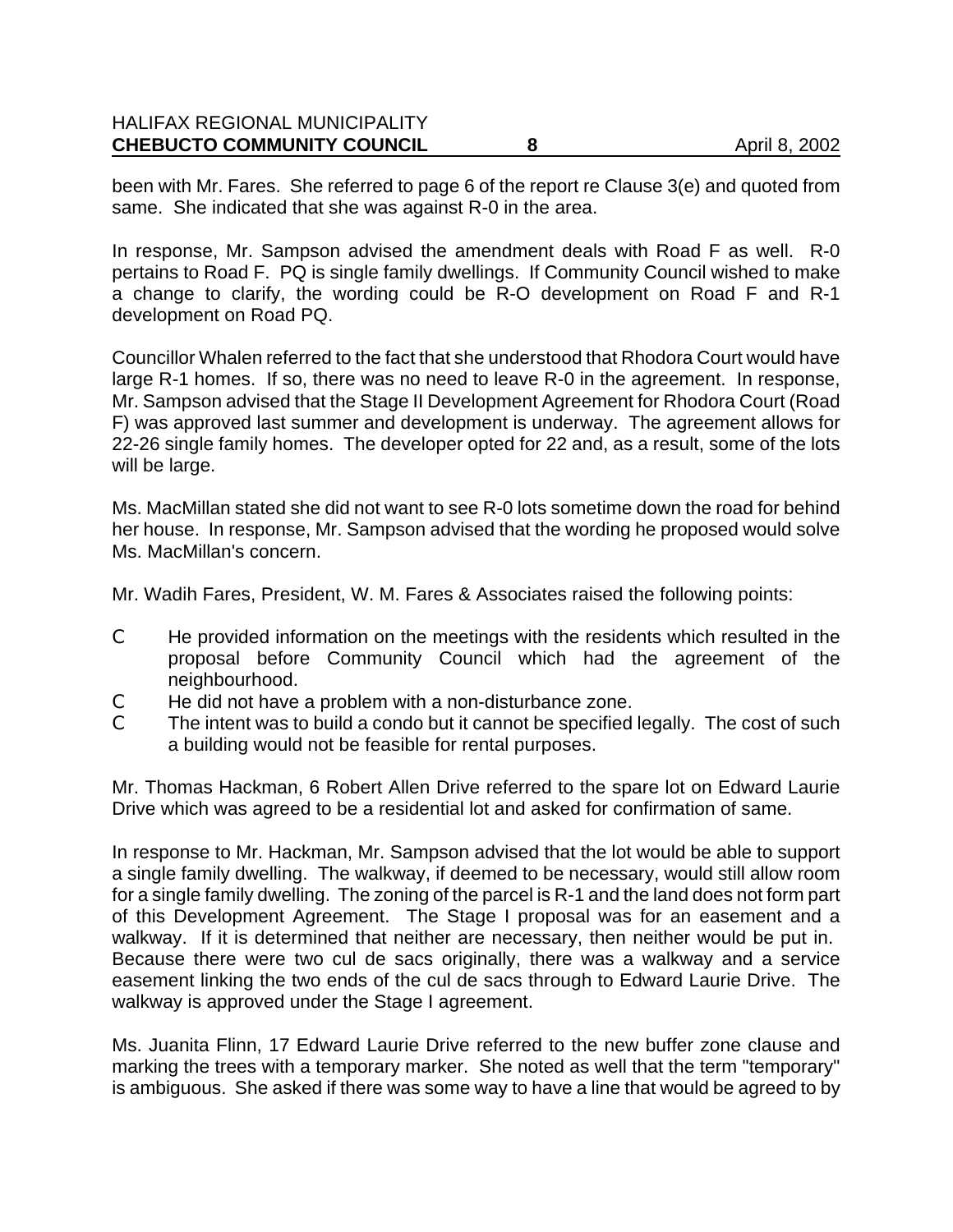#### HALIFAX REGIONAL MUNICIPALITY **CHEBUCTO COMMUNITY COUNCIL 9** 9 April 8, 2002

the developer of what the buffer zone will be. She understood that 20' beyond the property line was at least going to be protected.

Ms. Michelle Fraser, 59 Edward Laurie Drive stated that it was too late for the trees in Phase IV as it happened last week. She commended the proposal for the new clause but stated that until it is known for sure how problems such as this will be rectified, then all future development should be halted. For all development along the BiHi, there should be a buffer zone.

Mr. Hiram Tiller, 4 Thackeray Close stated that Parkland Drive developed in an orderly fashion with apartment buildings 25-50' away from the road but now there are three large apartment buildings abutting the sidewalk which distracts from the road itself. He asked how far the proposed building would be from the road. In response, Mr. Fares advised it would be 25' to 35'.

Mr. Sampson pointed out that vegetation would be worked out at Stage II.

Mr. Peter Crowell, 23 Edward Laurie Drive asked what would happen if R-1 becomes unfeasible to construct even though this was what was approved. He did not want to see any changes after what could be approved tonight. In response, Mr. Sampson advised the developer would have to go through the same public hearing process again if more changes were proposed.

A letter was received from Ray Fiske with regard to this proposal.

The Chair then called three times for further speakers. There were none.

### **MOVED by Councillor Mosher, seconded by Councillor Walker to close the Public Hearing. MOTION PUT AND PASSED.**

Councillor Whalen then raised the following points:

- C What happened last week with regard to tree cutting on Rhodora Court has severely undermined the confidence. Tree retention controls have to be in place, not only for this development, but for all subsequent developments.
- C The Development Agreement should indicate that there will be no cutting without a staff person or designate present. Prior to that, the area would be marked as a non-disturbance zone.
- She wanted to see a tree retention survey plan.

At this point, Councillor Adams requested that the solicitor comment on the proposed amendments.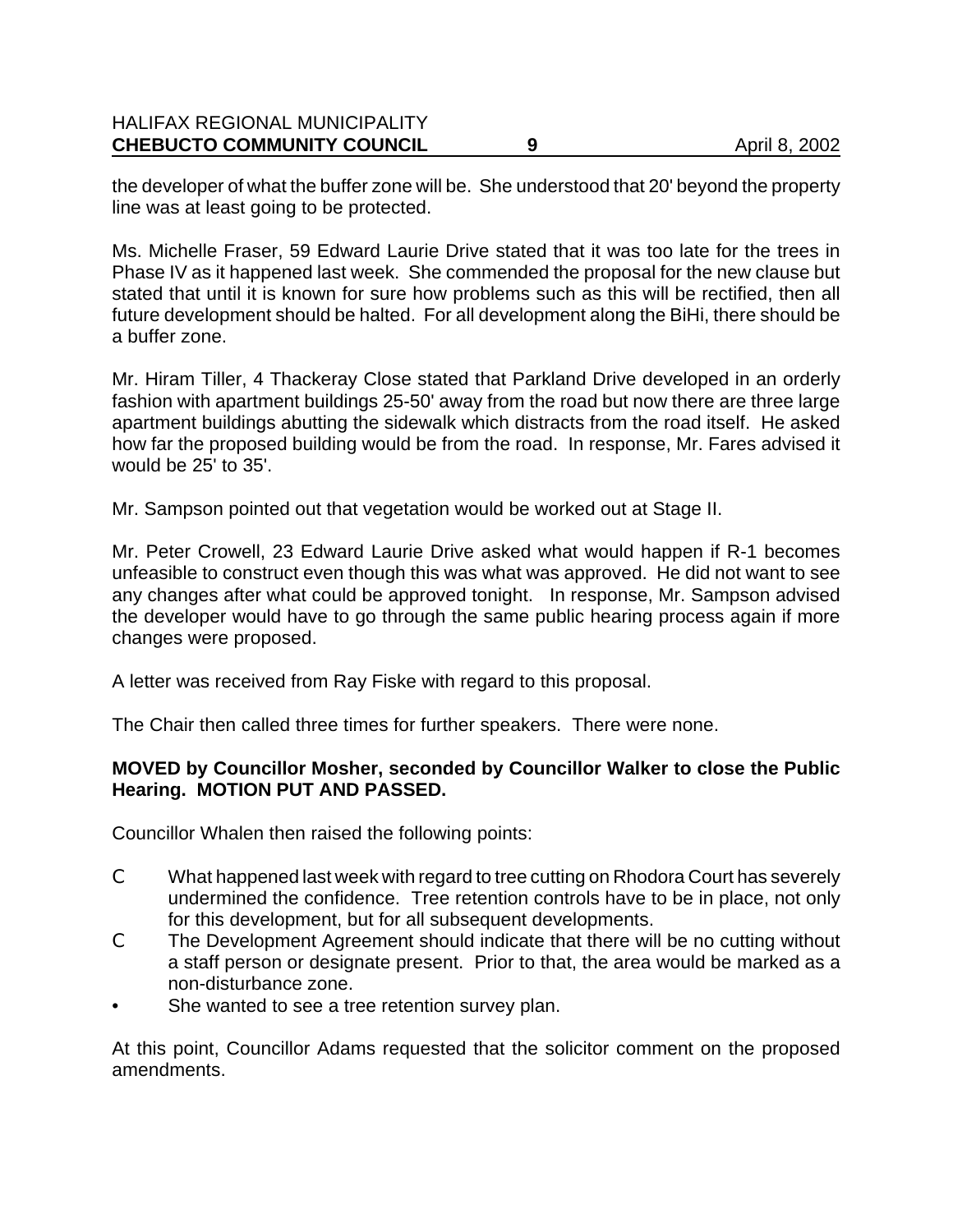# HALIFAX REGIONAL MUNICIPALITY **CHEBUCTO COMMUNITY COUNCIL 10** 10 April 8, 2002

Mr. Allen advised that the problem is that with a Public Hearing the public is given the opportunity to speak to what it is that Community Council might pass. If there is a change, you would have to consider whether or not there is something to be included in the agreement that the public should have a further opportunity to comment on, or the developer. The proposals all seem to be within the discussion that took place.

Mr. Sampson advised that a more detailed clause could be worked out prior to Stage II approval which would come before Community Council, if that was an option.

Councillor Mosher expressed concern regarding the proposal to have staff present when cutting in terms of costs to HRM.

In response, Councillor Whalen indicated that rather than a staff person, there could be a community group designated or the Councillor. She felt this could be worked out.

Mr. Sampson stated that the two phases that require buffering are the apartment building and the single family homes behind Wedgewood Subdivision. With regard to the apartment site, a minimum of 50' of treed buffer is proposed. On the other sites, it is 20'. Traditionally, buffers have been put in place between differing land uses to allow the lower density land use to be protected somewhat from the higher density land use. In this case, the two land uses are the same.

Councillor Whalen acknowledged the intent traditionally but stated that the intent in this case is environmental to protect trees.

Mr. Sampson stated that if the developer agrees to the non-disturbance, a clause could be agreed upon.

Mr. Allen stated there should be a general clause in the Stage I agreement which deals with a non-disturbance zone of 20' and the details on how that would be preserved would be contained in the Stage II agreement.

Councillor Whalen requested that the wording on the 3" trees be deleted and replaced with wording about a 20' non-disturbance buffer zone. As well, she requested a change in wording regarding the 50' non-disturbance buffer re Clause 6 on page 6.

It was agreed that items such as staff member or designate re tree cutting and taping of the non-disturbance zone should be included as part of the Stage II agreement. The final subdivision application and the building permit application will delineate buffer zones.

Mr. Sampson then read a proposed new clause re R-0 development on Road F and R-1 development on Road PQ.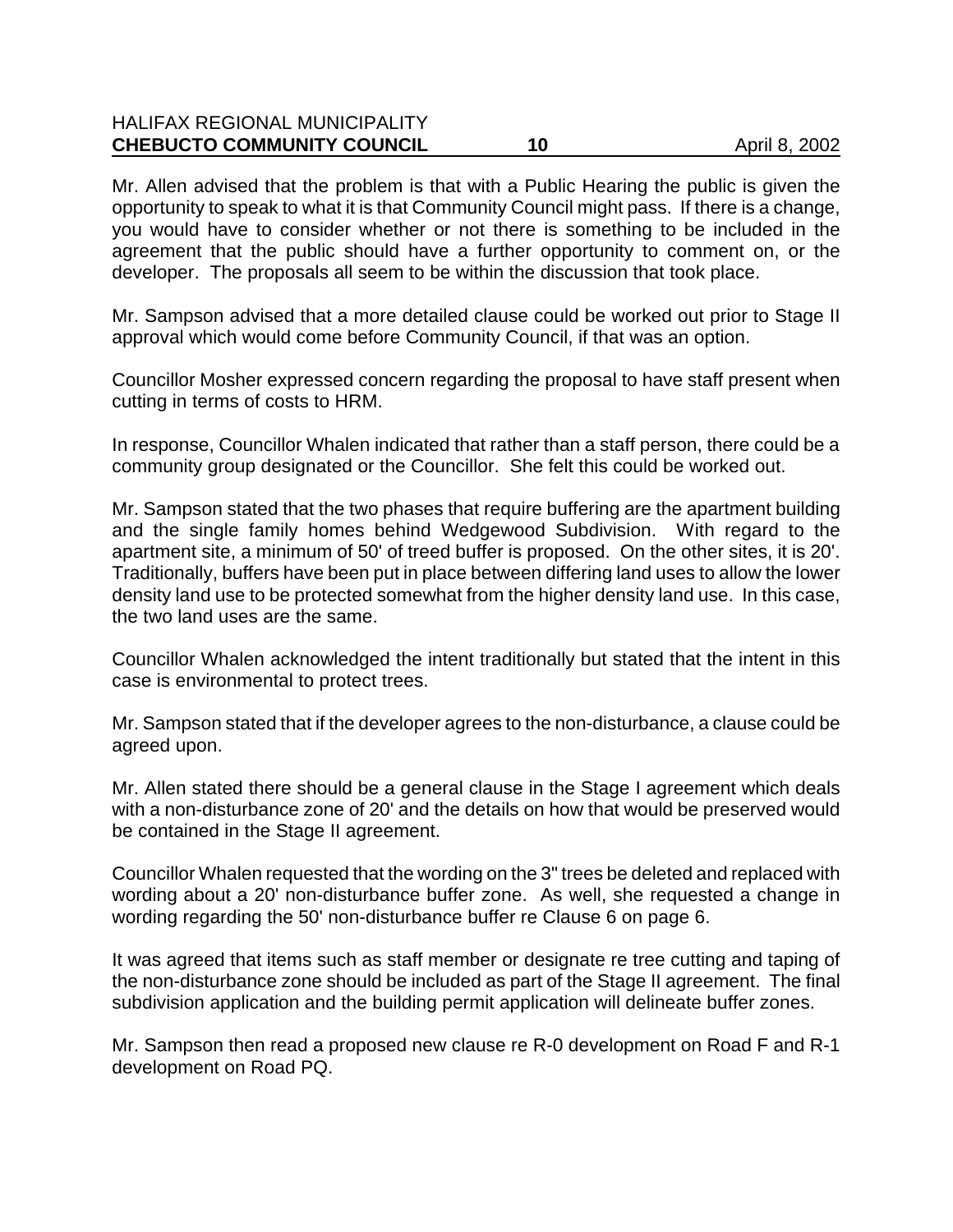The Chair asked Mr. Fares if he was in agreement with the changes. Mr. Fares indicated he was.

**MOVED by Councillor Whalen, seconded by Councillor Walker to approve the amending Stage I Development Agreement, presented as Attachment II to the report dated February 28, 2002 to permit 39 single unit dwellings, an 80-unit apartment building and six semi-detached dwelling units in Glenbourne Subdivision with the following amendments:**

- **1. Re item 3 on page 6 of the proposed Development Agreement, Clause 3 (e) of the existing Stage I Agreement and/or the First Amending Stage I Agreement shall be deleted and replaced with the following: "R-0 development on Road F and R-1 development on Road PQ abutting the Municipality's linear park or the Wedgewood Subdivision shall include a 20' non-disturbance buffer zone measured from the rear lot line;**
- **2. Re item 6 on page 6 of the proposed Development Agreement, R-0 development on Road N may be replaced by an 80-unit apartment building (now referred to as lot MU-10) not exceeding 180 persons in accordance with Schedule A-1. The apartment building shall not exceed four (4) stories in height. Architectural details, tree retention and landscaping features shall be provided at the time of Stage II approval in accordance with Clause 3(h) of the existing Stage I agreement. A minimum 50' non-disturbance buffer measured from the rear property line shall be provided. Parking for tenants shall be located below grade instead of by means of surface parking. Notwithstanding this, surface parking for visitors may be permitted, the details of which will be provided prior to Stage II approval;**
- **3. Item 9 on page 6 shall read: The developer agrees that the buffer zones described in clauses 3 and 6 of this agreement shall be delineated on all applications for final subdivision approval, development/building permit applications and be included in all applicable individual lot deeds. All buffer zones are to be temporarily marked on site for verification by the Development Officer prior to any site work being commenced. In the event that any existing trees within the buffer zone are destroyed, except as otherwise permitted by this agreement, the developer or lot owner, at their own expense, shall provide suitable replacement vegetative buffering as determined to be necessary by the Development Officer. Notwithstanding this, where a certified Arborist, Landscape Architect, Landscape Technologist or other person with equivalent qualifications engaged by the developer or lot owner certifies that a tree poses a danger to people or property, the Development Officer shall permit such tree to be removed.**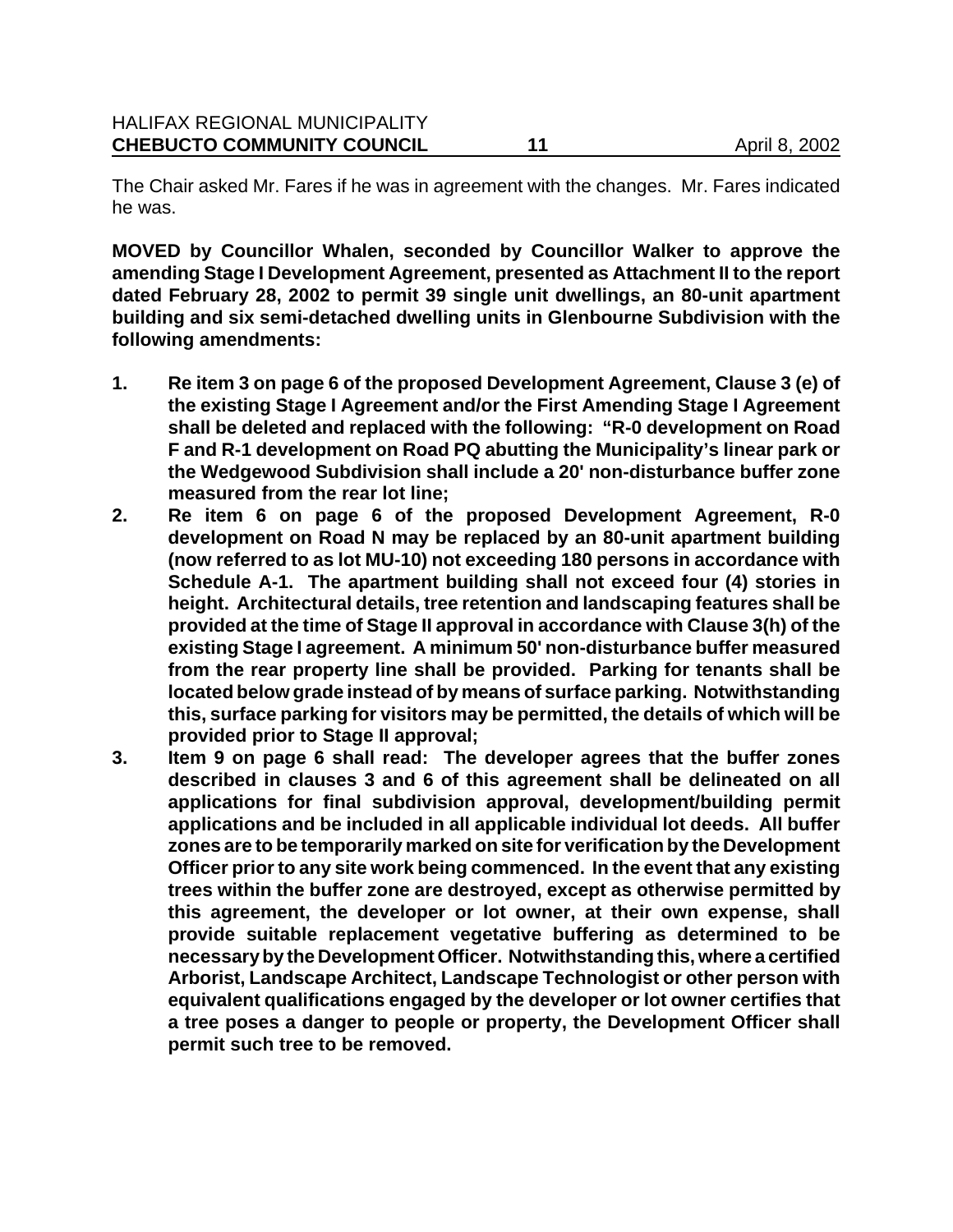# HALIFAX REGIONAL MUNICIPALITY **CHEBUCTO COMMUNITY COUNCIL 12** 12 April 8, 2002

**4. A new item 10 will be included which shall read: All other terms of the existing Stage I agreement and the First Amending Stage I agreement shall remain in full force and effect.**

**FURTHER, require that the Development Agreement be signed within 120 days, or any extension thereof granted by Community Council on request of the applicant, from the date of final approval by Community Council and any other bodies as necessary, whichever is later; otherwise, this approval will be void and obligations arising hereunder shall be at an end.** 

#### **MOTION PUT AND PASSED.**

### 9. **CORRESPONDENCE, PETITIONS AND DELEGATIONS**

9.1 Presentation - Proposal re Performing Arts Space - J.L. Ilsley High School

Ms. Willie Reid and Ms. Margie Heard were in attendance to make this presentation.

Ms. Willie Reid advised she works with the Spryfield Family of Schools. She provided information on the proposed project which seeks funding in the amount of \$25,000 from the district in support of capital costs to repair an existing structure and initiate the development of a multi-use school and community performing arts space. It was felt that the proposal satisfies the mandate of the District Capital Funds Policy.

Ms. Margie Heard, Co-Chair of the J. L. Ilsley Parent Teacher Organization voiced support for the proposal or behalf of her organization and requested support from Community Council for the project.

Councillor Mosher indicated her support for the project but stated she understood that as far as capital projects are concerned, it cannot be something that is inside a school but something that everyone in the community can use. Community Council might be able to assist, as far as capital projects are concerned, with landscaping, walkways, benches and/or greenery.

**MOVED by Councillor Mosher, seconded by Councillor Walker to request a Staff Report to see if there are any funds within HRM to contribute to this project, and for staff to identify any funds that include a line item in the upcoming capital budget. As well, to ascertain if there might be funds available through Grants Committee for next year. MOTION PUT AND PASSED.**

### 10. **REPORTS**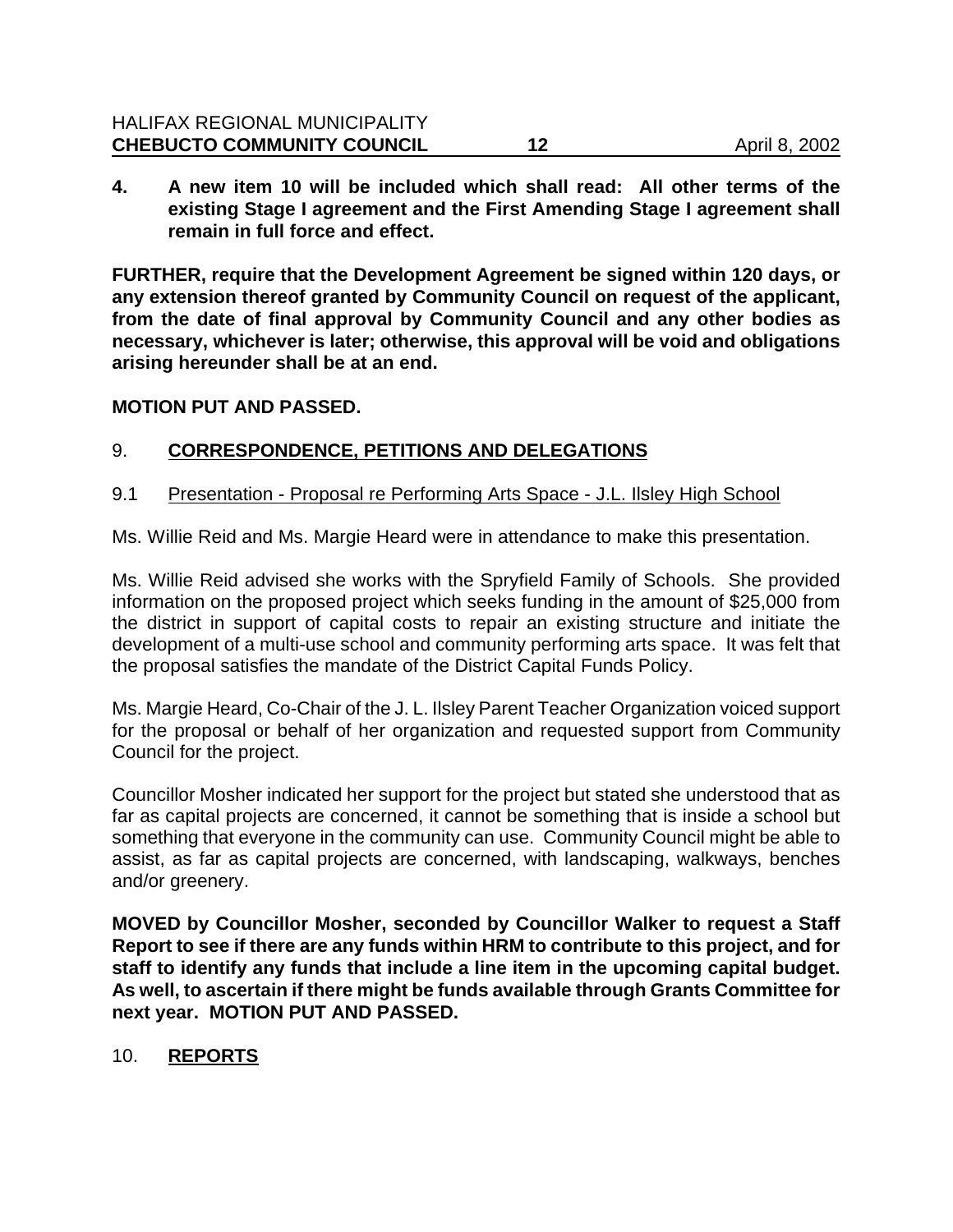# 10.1 **Project 00082 - Construction and Demolition Waste Management Strategy for HRM: Proposed Amendments to all Municipal Planning Strategies and Land Use By-laws**

A Staff Report dated March 25, 2002 was before Community Council. Mr. Kurt Pyle, Planner and Mr. Jim Bauld, Diversion Co-ordinator, Solid Waste were in attendance for this item.

Mr. Bauld provided an overview of the report and provided information on the on-going initiative to place a C & D Waste Management Strategy throughout HRM. There are two areas within the jurisdiction of Chebucto Community Council: Bayers Lake Industrial Park and south of that in Harrietsfield.

**MOVED by Councillor Mosher, seconded by Councillor Walker to recommend that Halifax Regional Council:**

- **(i) Move First Reading and schedule a Public Hearing to consider proposed amendments to the MPSs and LUBs within the jurisdiction of Chebucto Community Council;**
- **(ii) Approve amendments to the Municipal Planning Strategies and Land Use Bylaws within the jurisdiction of Chebucto Community Council, as outlined in Attachments II to V inclusive in the Staff Report dated March 25, 2002, to implement HRM's C & D Waste Management Strategy; and**
- **(iii) Amend HRM's C & D License By-law (L-200) as outlined in Attachment VI (amendments shown in italics and underlined) of the Staff Report dated March 25, 2002.**

# **MOTION PUT AND PASSED.**

# 10.2 **Case 00402 - Amendment to Royale Hemlocks Stage II Development Agreement**

A Staff Report dated March 4, 2002 was before Community Council. Andrew Bone, Planner provided an overview of the application. Staff was recommending approval of the application.

In response to a number of questions from Councillors, Mr. Bone also advised the following:

• At the present time, there is a right to build 118 units on the site. Given the configuration of the site, they are unable to get all of them in. The developer would like to transfer 36 units across the street.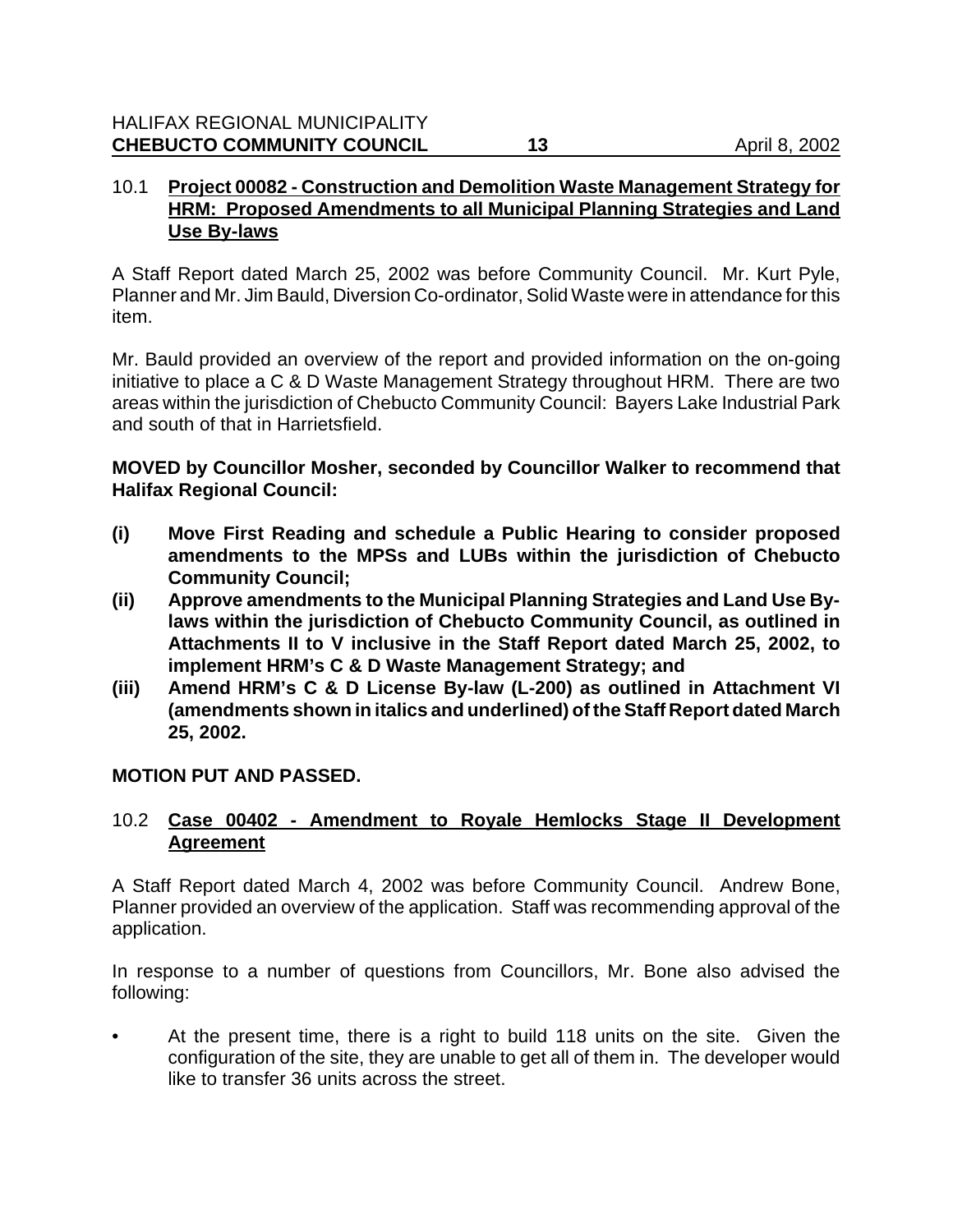#### HALIFAX REGIONAL MUNICIPALITY **CHEBUCTO COMMUNITY COUNCIL 14** 14 April 8, 2002

- There is no change in density. The Development Agreement allows up to 20 persons per acre.
- With regard to difference in grades, there is flexibility in the agreement to allow staff, at the detailed engineering stage, to determine where the best location for services is.
- There was every assurance, with the Development Agreement in place, that Larry Uteck Boulevard will be built complete with all its services and in place by September, 2003 to the property line and potentially oversized.
- Regarding oversizing, this will have to go to Regional Council for a commitment of funds. 90 days is allowed for that, if required.
- Any commitment made by Regional Council regarding oversizing, would be through Capital Cost Contributions in future.

Mr. Frank Medjuck requested permission to address Community Council in this matter. Community Council recognized that this was not a Public Hearing, because the matter before Community Council is a Stage II application. Community Council, however, agreed to hear from Mr. Medjuck.

Mr. Medjuck stated that the Planner alluded to the redundancy that might occur in servicing. He expressed concern that there will not be servicing to adjoining properties to the north. This concern should be addressed.

A representative from Kimberley Lloyd, on request of Community Council, advised there were undertakings made both under Stage I and II agreements to cover Larry Uteck Boulevard and they would abide by those agreements. They were obliged by September 17, 2003 to have the water and sewer services in the road constructed to the boundary.

Mr. Bone advised that the Municipality has the power, under the agreement, if the work is not completed by that time, to go in and complete the work and place a lien on the property. He indicated there were rumours that the street would never be built but the Development Agreement says it has to. The Water Commission has made amendments to ensure that a high pressure water line is constructed which will be extended. He was given no indication, in talking to the Development Officer, that there was any way to get out of it.

Mr. Medjuck then requested to speak further; however, Councillor Adams stated it was more appropriate for him to speak during Public Participation.

Mr. Bone advised that a letter to Paul Dunphy had been received from Mr. Medjuck outlining his concerns. Staff was in the process of preparing a response.

Councillor Whalen stated she appreciated the concerns raised by Mr. Medjuck although it is not a Public Hearing. She indicated she felt assured both from staff members and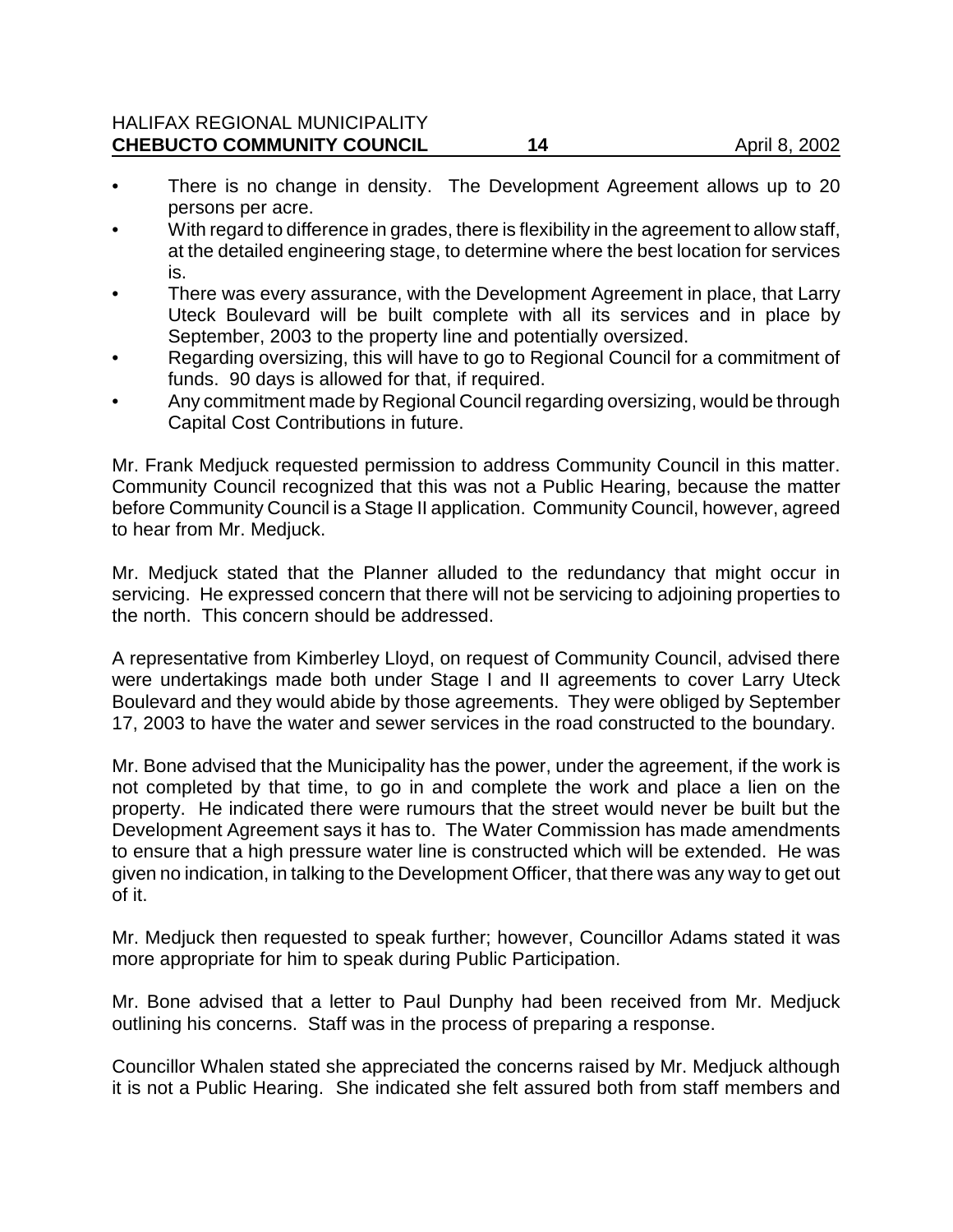from the representative from Kimberley Lloyd that what is in the agreement will be upheld.

Mr. Bone referred to Clause 7.1(c) of the existing Stage II Development Agreement and quoted from same.

**MOVED by Councillor Whalen, seconded by Councillor Walker to approve the proposed amendments to the Stage II Development Agreements for Phases 1A and 2, and Phases 1B and 3 to 9 for Royale Hemlocks, as attached in Attachment #2 and Attachment #3 of the Staff Report dated March 4, 2002, to permit the construction of townhouses in Phase 1A.**

**Further, require that the agreement shall be signed within 120 days, or any extension thereof granted by Council on the request of the applicant, from the date of final approval by Council and any other bodies as necessary, whichever approval is later, including applicable appeal periods; otherwise, this approval will be void and obligations arising hereunder shall be at an end.**

# **MOTION PUT AND PASSED.**

# 10.3 **Case 00459 - Rooftop Antenna - 2 Barkton Lane**

Deleted from the Agenda on the request of the applicant.

# 10.4 **Case 00462 - Amendment to the Existing Stage II Development Agreement for Phase 4C (Lots BC-6A and BC-6B), Clayton Park West, Halifax**

A Staff Report dated March 28, 2002 was before Community Council. Grace Ho, Planner provided an overview of the application. Staff was recommending approval of the application to increase the total population on Lots BC-6A and BC-6B from 324 persons to 333 persons.

**MOVED by Councillor Whalen, seconded by Councillor Mosher to approve the amending Stage II Development Agreement, presented as Attachment III to the Staff Report dated March 28, 2002, to increase the total population on Lots BC-6A and BC-6B from 324 persons to 333 persons; and**

**Require that the amending agreement be signed within 120 days, or any extension thereof granted by Community Council on request of the applicant, from the date of final approval by Community Council and any other bodies as necessary, whichever is later; otherwise, this approval will be void and obligations arising hereunder shall be at an end.** 

### **MOTION PUT AND PASSED.**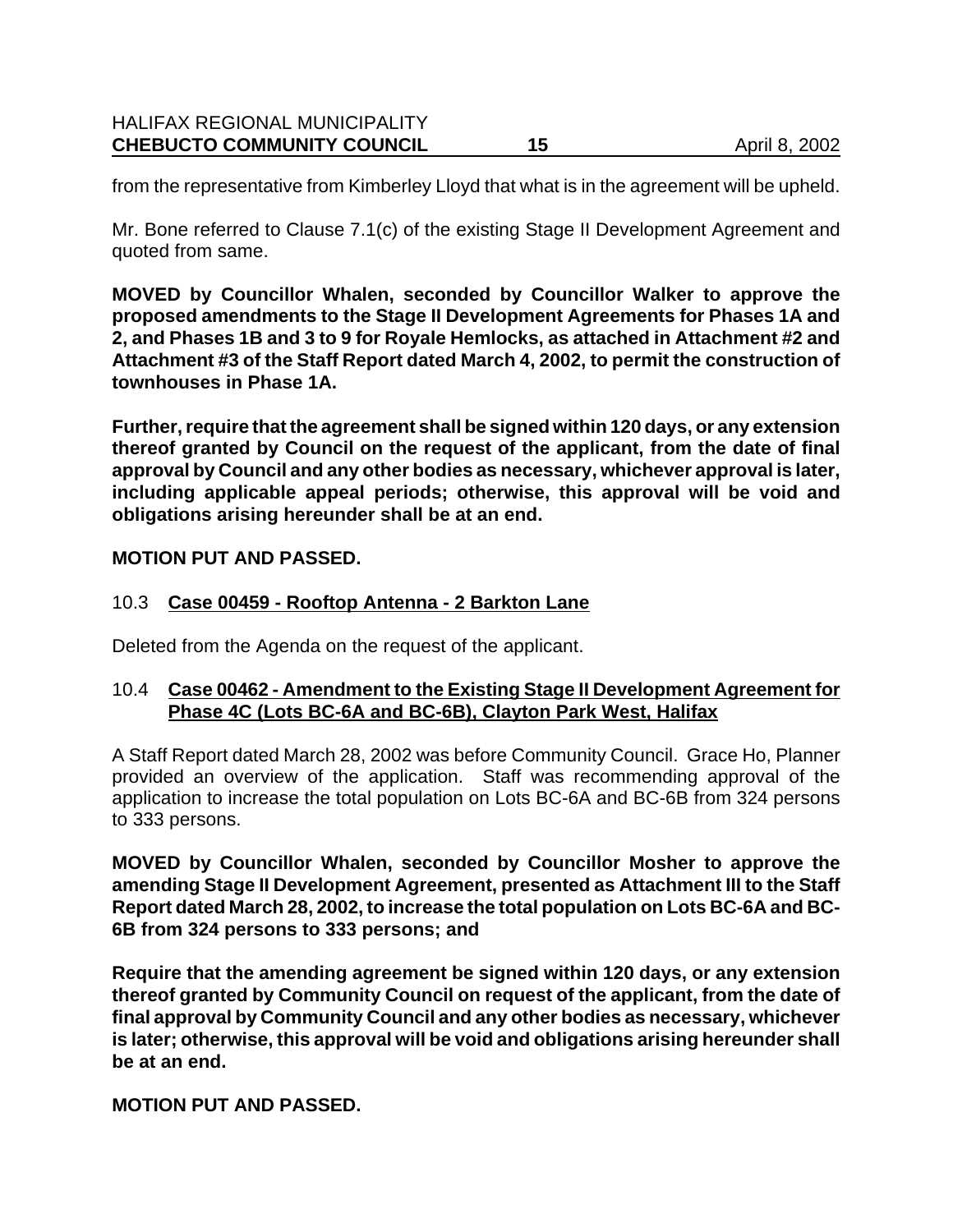### 10.5 **Project 00086 - Secondary Planning Strategy for Wentworth under the Halifax Municipal Planning Strategy and Mainland Halifax Land Use By-law**

A Memorandum dated April 5, 2002 was before Community Council which listed a package of documents for consideration by Community Council and included a Staff Report dated April 2, 2002. Paul Morgan, Planner provided an overview of the application to date which resulted in the recommendations from staff contained in the April 2, 2002 report.

Following the overview of the application, Mr. Morgan advised that Halifax/Halifax County Waters Advisory Board's recommendations were still being finalized. The policy amendments before Community Council incorporate the amendments recommended for Bedford. Some of the amendments for Bedford were specific for the Bedford Plan but some were generic as well, such as a master watershed plan to be prepared before any Development Agreement is approved.

Mr. Morgan indicated that if Community Council agrees to forward the proposed recommendations on to Regional Council, three things will have to come together:

- 1. The Land Use Policy amendments for Bedford;
- 2. The Land Use Policy amendments for Halifax; and
- 3. The Financial Plan and amendments to the Subdivision By-laws to implement infrastructure charges.

Councillor Whalen asked for clarification that if Community Council moves it forward to Regional Council tonight, would there still be opportunity to raise questions at Regional Council. There was still a Public Meeting to be held for the Halifax area on April 24, 2002.

In response, Mr. Morgan agreed that anything resulting from the Public Meeting could be brought up at First Reading.

**MOVED by Councillor Whalen, seconded by Councillor Mosher to recommend that Halifax Regional Council:**

**1. Give First Reading and schedule a Public Hearing to consider amendments to the Halifax Municipal Planning Strategy and Mainland Halifax Land Use By-law, presented as Attachments III and IV of the Staff Report dated April 2, 2002;**

**2. Approve the amendments to the Halifax Municipal Planning Strategy and Mainland Halifax Land Use By-law, presented as Attachments III and IV of the Staff Report dated April 2, 2002.**

**MOTION PUT AND PASSED.**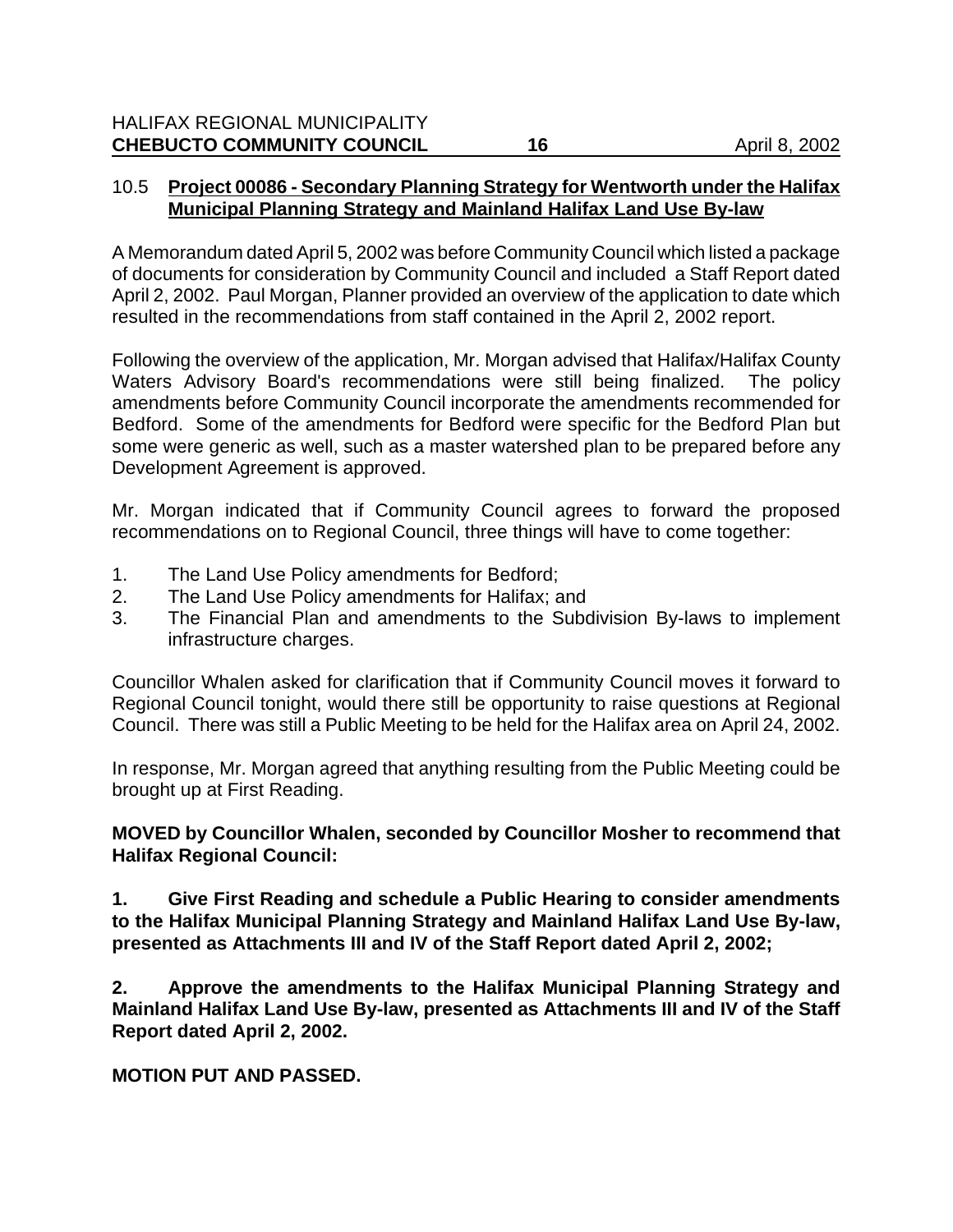# 11. **MOTIONS** - None

### 12. **ADDED ITEMS**

### 12.1 **Clutter and Construction Waste - Parkland Drive Area**

Councillor Whalen outlined problems that have been experienced over the last two weeks with clutter and construction waste in the Parkland Drive area.

**MOVED by Councillor Whalen, seconded by Councillor Mosher to request a Staff Report regarding the feasibility of considering additional measures to cope with construction waste, by considering changes to the appropriate By-law. MOTION PUT AND PASSED.**

# 12.2 **Sir Sandford Fleming Park Issues**

Councillor Mosher outlined problems being experienced in the Park area and put forward the following motions:

**MOVED by Councillor Mosher, seconded by Councillor Walker to request that Parks staff prepare an assessment of the location of the approved washroom facilities at Sir Sandford Fleming Park, including the suitability, cost efficiency, safety and accessibility. This assessment should include two locations: 1) adjacent to the canteen and 2) across the street from the canteen, by the white HRM parks building. And further, that this project not go to tender until the committee has time to assess the report. This report to be completed in time for the April 24 meeting of the Friends of Sir Sandford Fleming Park Committee. MOTION PUT AND PASSED.**

**MOVED by Councillor Mosher, seconded by Councillor Walker to request Parks staff provide a report as to what happened to the public pay telephone at Sir Sandford Fleming Park and if a new public telephone can be installed in a safe location that is accessible to all and has adequate street lighting and visibility. This report to be available for the April 24 meeting of the Friends of Sir Sandford Fleming Park Committee. MOTION PUT AND PASSED.**

**MOVED by Councillor Mosher, seconded by Councillor Walker to request that staff prepare an asset statement of the physical facilities at Sir Sandford Fleming Park. This report to include a listing of the current assets in the park, including but not limited to: the Memorial Tower, the canteen, Sir Sandford Fleming's former summer home, the outdoor centre, playground and bandstand. This report should include the life expectancy and maintenance costs. MOTION PUT AND PASSED.**

### 12.3 **Correspondence re Halifax Harbour Clean Up**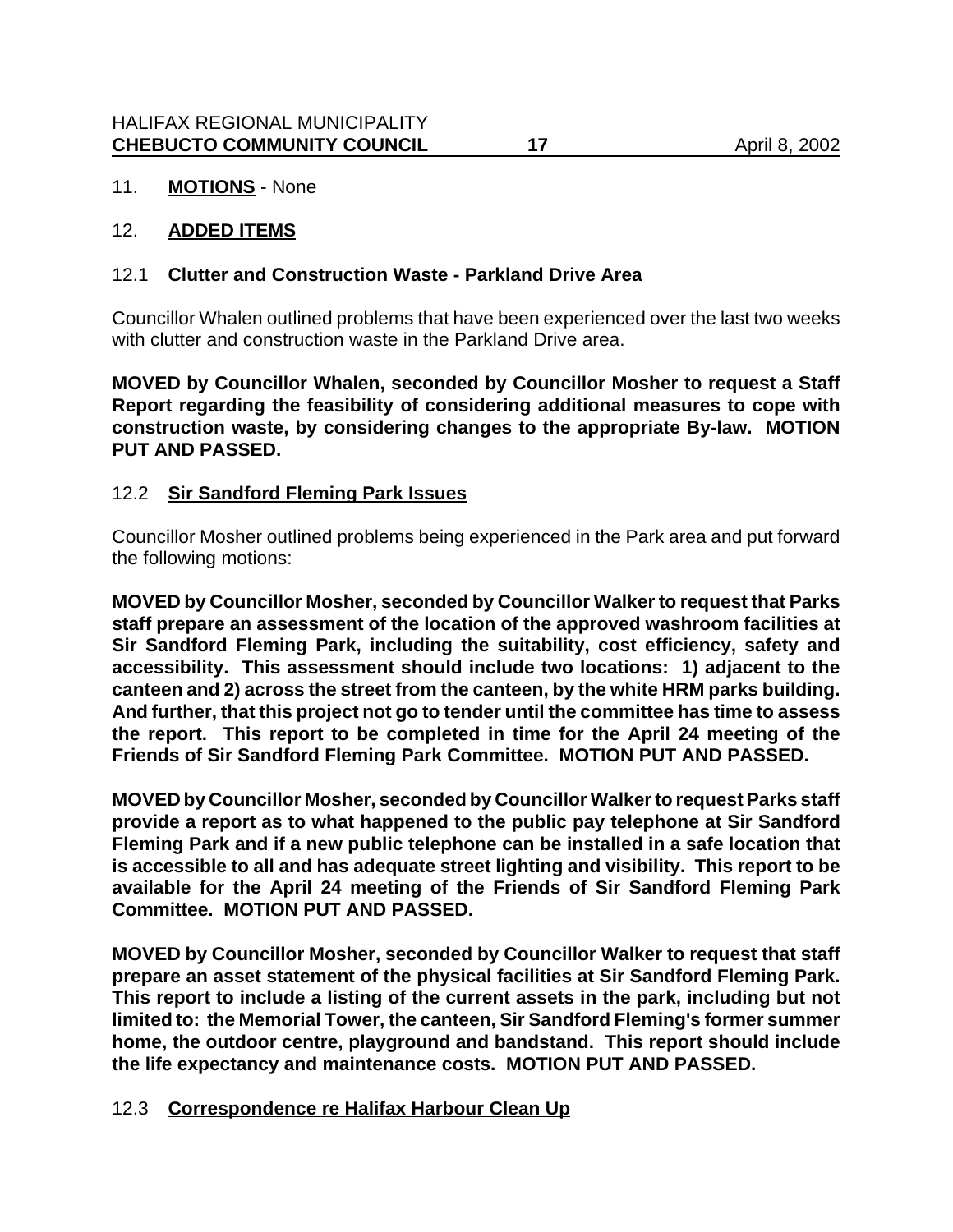| <b>HALIFAX REGIONAL MUNICIPALITY</b><br><b>CHEBUCTO COMMUNITY COUNCIL</b> | 18 | April 8, 2002 |
|---------------------------------------------------------------------------|----|---------------|
|                                                                           |    |               |

Councillor Mosher read into the record an e-mail from Mike Kroger, Project Engineer, Halifax Harbour Clean Up which had been an answer to a resident's questions. She found the information quite informative and put it forward for the interest of those residents in attendance.

# 12.4 **Herring Cove Road Project**

**MOVED by Councillor Mosher, seconded by Councillor Walker to request a Staff Report as to whether or not there is money allocated in the current budget year for a study for the Herring Cove Road project, similar to the study done for Sackville Drive. If not, a cost analysis for the study is requested. MOTION PUT AND PASSED.**

# 13. **NOTICES OF MOTION** - None

# 14. **PUBLIC PARTICIPATION**

Mr. Frank Medjuck, Robie Street referred to Item 10.2 above. He explained that Mr. Bone firmly believes there will be a lien against the property if Larry Uteck Boulevard is not finished and HRM has to do it. Referring to a lien against the "Property", Mr. Medjuck stated there was no definition of "Property" in the entire agreement. There was a definition of "Land". He stated there was no lien against the developer or any of his assets or property if he fails to build the extension. There is also no bond in place.

Mr. Medjuck continued that a gentleman from the developer's company stood outside a meeting and indicated the road would not be built. The gentleman in question was no longer with the company.

Mr. Medjuck advised he was also disappointed to not have the opportunity to address Item 10.5 as Emscote Limited owned a portion of the lands and there were items he wanted to address.

Mr. Medjuck stated as well that Stage II is not consistent with Stage I for Royale Hemlocks.

Mr. Medjuck submitted a copy of a letter dated March 21, 2002 to Paul Morgan, Planner and a copy of a letter dated March 22, 2002 to Paul Dunphy, Director of Planning and Development Services.

Councillor Adams requested that Mr. Medjuck's comments be forwarded to Legal Services for comment.

Mr. Hiram Tiller, 4 Thackeray Close raised the following points: